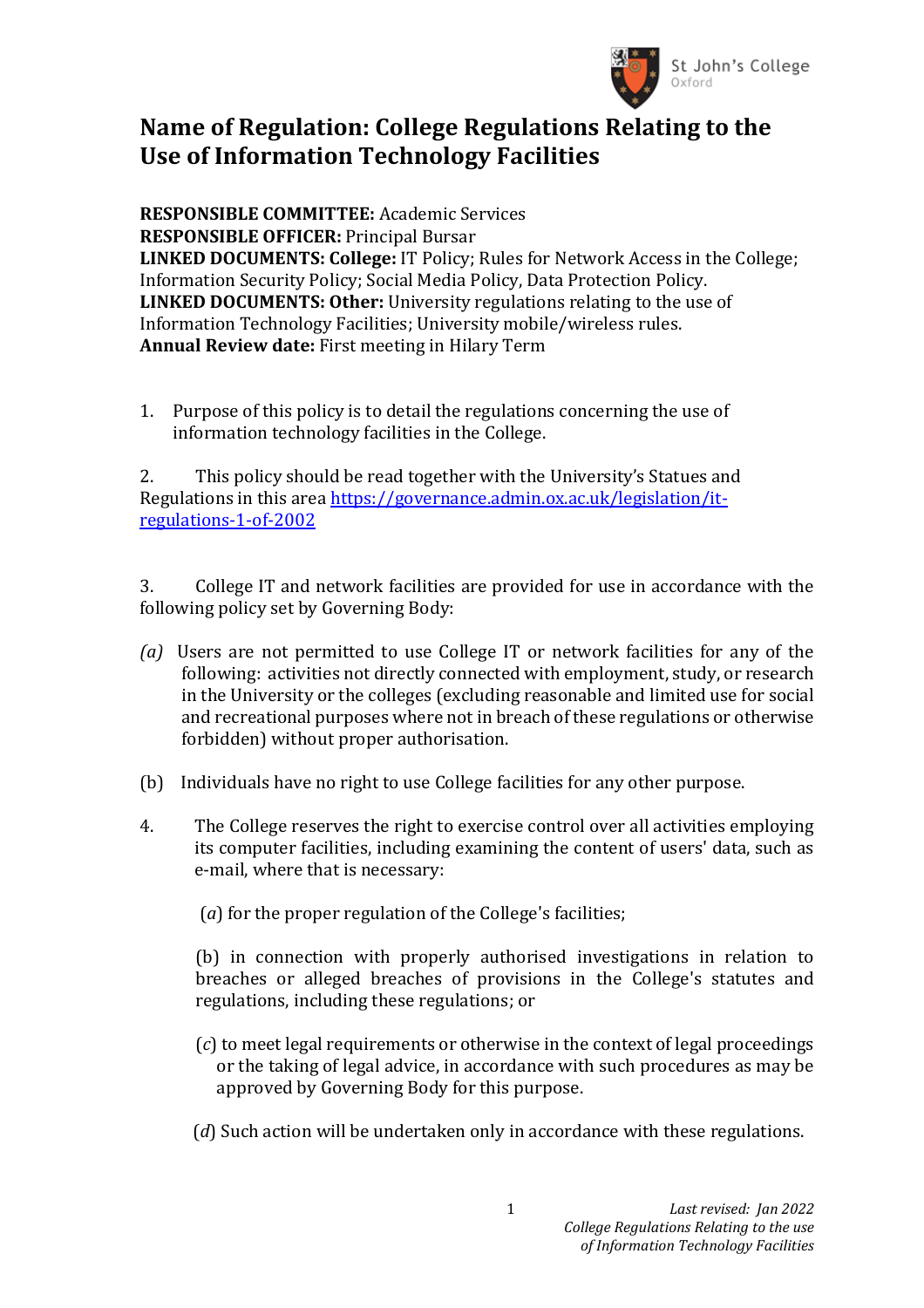

- 5. These regulations govern all use of College IT and network facilities, whether accessed on College property or otherwise.
- 6. Use is subject at all times to such monitoring as may be necessary for the proper management of the network, or as may be specifically authorised in accordance with these regulations.
- 7. Persons may make use of College facilities only with proper authorisation.

(*a*) 'Proper authorisation' in this context means prior authorisation by the appropriate officer, who shall be the IT Manager or his or her nominated deputy in the case of services under the supervision of the IT Office.

(*b*) Any authorisation is subject to compliance with the College's statutes and regulations, including these regulations, and will be considered to be terminated by any breach or attempted breach of these regulations.

- (c ) Authorisation will be specific to an individual.
- 8. Any password, authorisation code, etc. given to a user will be for his or her use only, and must be kept secure and not disclosed to or used by any other person. Exceptions may be made for accounts set up specifically to carry out business functions of the College.
- 9. Users are not permitted to use College IT or network facilities for any of the following:

(*a*) any unlawful activity;

(*b*) the creation, transmission, storage, downloading, or display of any offensive, obscene, indecent, or menacing images, data, or other material, or any data capable of being resolved into such images or material, except in the case of the use of the facilities for properly supervised research purposes when that use is lawful and when the user has obtained prior written authority for the particular activity from the Governing Body.

(*c*) the creation, transmission, or display of material which is designed or likely to harass another person in breach of the College's Code of Practice on Harassment;

(*d*) the creation or transmission of defamatory material about any individual or organisation;

(*e*) the sending of any e-mail that does not correctly identify the sender of that e-mail or attempts to disguise the identity of the computer from which it was sent;

(*f*) the sending of any message appearing to originate from another person, or otherwise attempting to impersonate another person;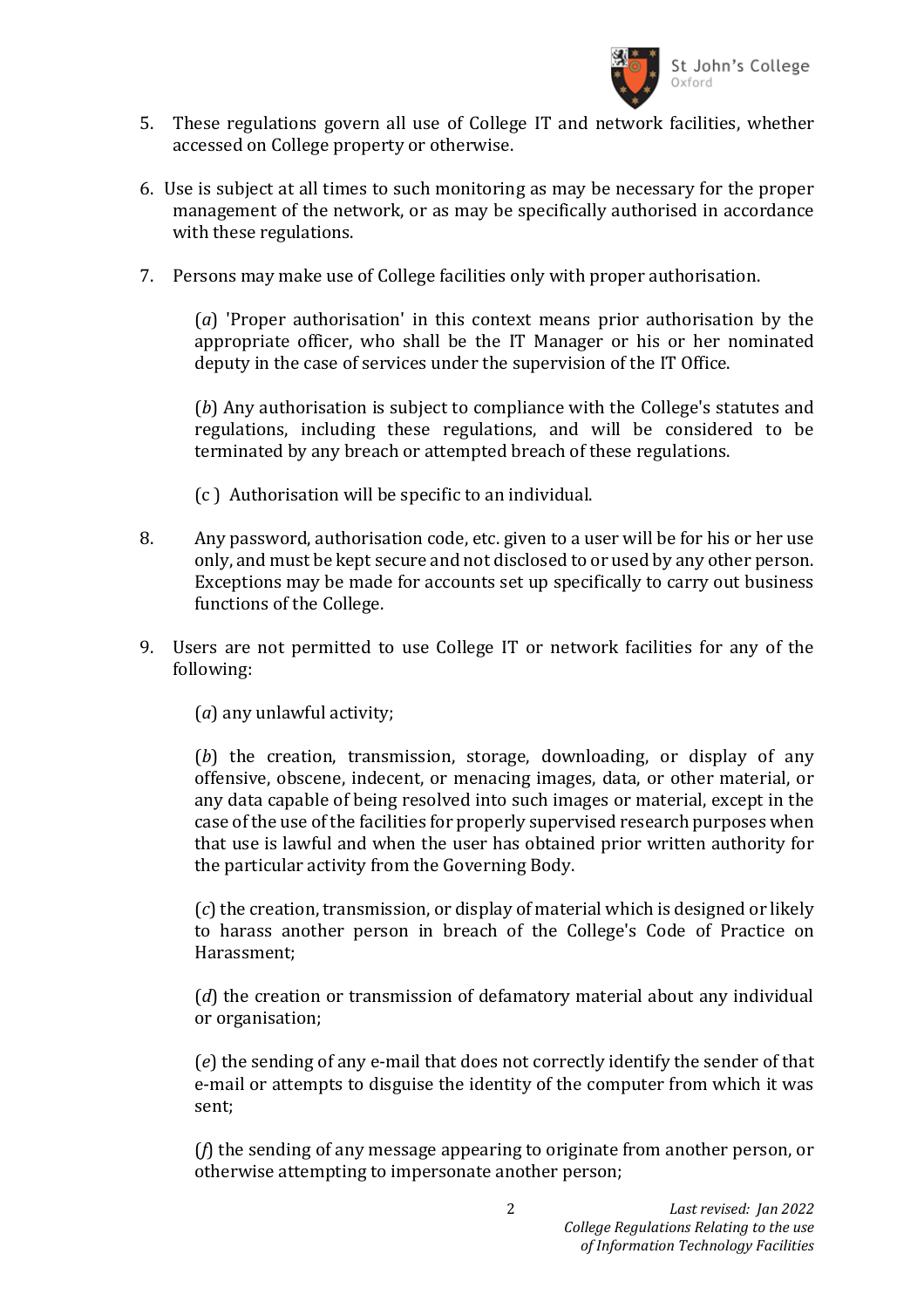

(*g*) the transmission, without proper authorisation, of e-mail to a large number of recipients, unless those recipients have indicated an interest in receiving such e-mail, or the sending or forwarding of e-mail which is intended to encourage the propagation of copies of itself;

(*h*) the creation or transmission of or access to material in such a way as to infringe a copyright, moral right, trade mark, or other intellectual property right;

(*i*) private profit, except to the extent authorised under the user's conditions of employment or other agreement with the College; or commercial purposes (including advertising commercial services) without specific authorisation;

(*j*) gaining or attempting to gain unauthorised access to any facility or service within or outside the College, or making any attempt to disrupt or impair such a service;

(*k*) the deliberate or reckless undertaking of activities such as may result in any of the following:

- the waste of staff effort or network resources, including time on any system accessible via the College network;
- the corruption or disruption of other users' data;
- the unauthorised access, transmission or negligent loss of data;
- the violation of the privacy of other users;
- the disruption of the work of other users;
- the introduction or transmission of a virus or other malicious software into the network;

(*l*) activities not directly connected with employment, study, or research in the College (excluding reasonable and limited use for social and recreational purposes where not in breach of these regulations or otherwise forbidden) without proper authorisation.

- 10. All College IT usage must conform to the College's *Prevent* duty policy.
- 11. Users shall treat as confidential any information which may become available to them through the use of such facilities and which is not clearly intended for unrestricted dissemination; such information shall not be copied, modified, disseminated, or used either in whole or in part without the permission of the person or body entitled to give it.
- 12. No user may use IT facilities to hold or process data relating to a living individual save in accordance with the provisions of current data protection legislation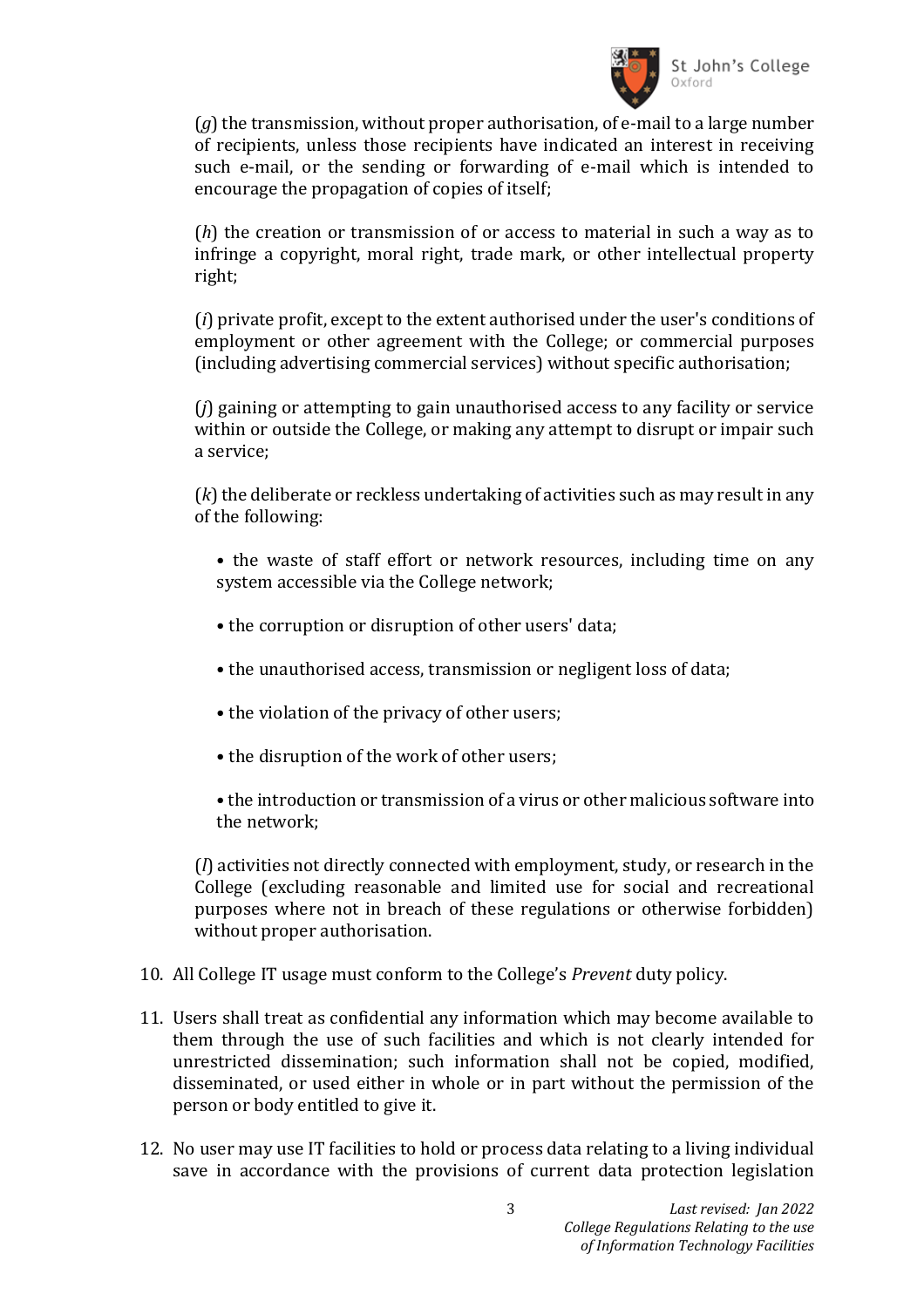

(which in most cases will require the prior consent of the individual or individuals whose data are to be processed).

- 13. Any person wishing to use IT facilities for such processing is required to inform the College Data Protection Officer in advance and to comply with any guidance given concerning the manner in which the processing may be carried out.
- 14. Any person responsible for the administration of any College computer or network system, or otherwise having access to data on such a system, shall comply with the provisions of the University 'Statement of IT Security and Privacy Policy'.
- 15. Users shall at all times endeavour to comply with policies and guidance issued from time to time by College to assist with the management and efficient use of the College's ICT facilities.
- 16. Connection of any computer, whether college, departmental, or privately owned, to the College network is subject to the following additional conditions:

(*a*) Computers connected to the College network may use only network identifiers which follow the University's naming convention, and are registered with the University IT Services. Please see users' guide for IT in St John's College for a description of the University allocation of email addresses.

(*b*) The University's Trade Mark and Domain Name Policy specifies, *inter alia*, that all university activities (other than those within OUP's remit) should be presented within the ox.ac.uk domain. Any exception to this requires authorisation as defined in that University Policy.

- 17. Owners and administrators of computers connected to the College network are responsible for ensuring their security against unauthorised access, participation in 'denial of service' attacks, etc. In particular, they are responsible for ensuring that anti-virus software is installed and regularly updated, and that rules and guidelines on security and anti-virus policy, as issued from time to time by the IT Committee, are followed.
- 18. The College may temporarily bar access to any computer or sub-network that appears to pose a danger to the security or integrity of any system or network, either within or outside Oxford, or which, through a security breach, may bring disrepute to the College.
- 19. Providers of any service must take all reasonable steps to ensure that that service does not cause an excessive amount of traffic on the College's internal network or its external network links.
- 20. The College may bar access at any time to computers which appear to cause unreasonable consumption of network resources.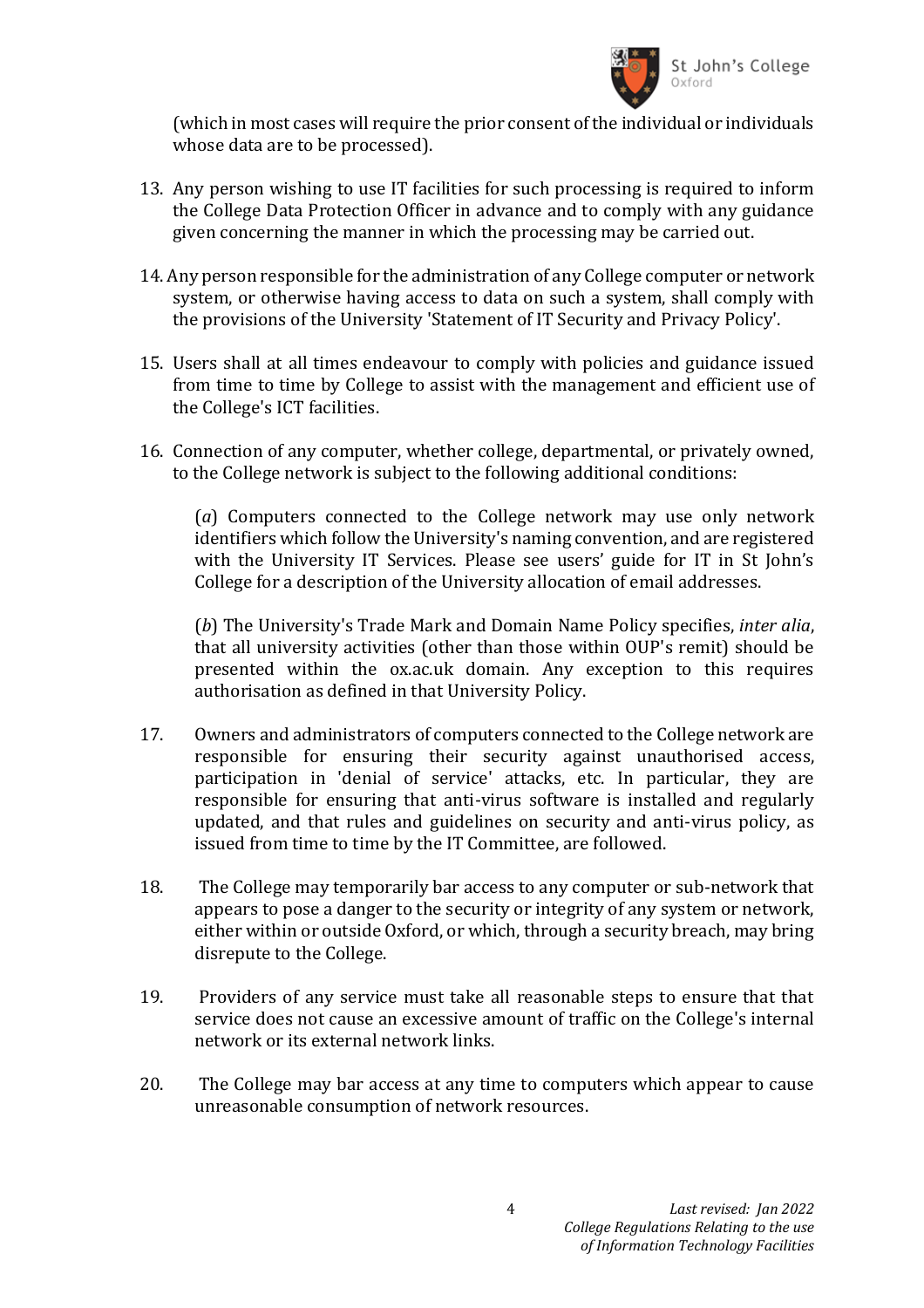

- 21. Hosting Web pages on computers connected to the College network is permitted subject to the knowledge and consent of Academic Services Committee.
- 22. It is not permitted to offer commercial services through Web pages supported through the College network, or to provide 'home-page' facilities for any commercial organisation, except with the permission of Governing Body, this permission may require the payment of a licence fee.
- 23. Use of file-sharing technology and participation in distributed file-sharing networks may be subject to additional regulation and restriction in order to prevent excessive use of College network resources, or the use of those resources for purposes unconnected with the College.
- 24. No computer connected to the College's network may be used to give any person who is not a member or employee of the University or its colleges access to any network services outside the College where that computer is situated.
- 25. Certain exceptions may be made, for example, official visitors to the College.
- 26. Areas of doubt should be discussed with the Academic Services Committee.
- 27. Providing external access to College's network resources for use as part of any shared activity or project is permitted only if authorised by the Academic Services Committee, and will be subject to any conditions that it may specify.
- 28. If any computer connected to the network or a sub-network does not comply with the requirements of this section, it may be disconnected immediately by the Network Administrator or any other member of staff duly authorised by the head of the college, section or department concerned.
- 29. If a user is thought to be in breach of any of the College's statutes or regulations, including these regulations, he or she shall be reported to the appropriate officer who may recommend to Governing Body that proceedings be instituted under College disciplinary procedures.
- 30. Access to facilities may be withdrawn.

## **Examining Users' Data**

- 31. All staff of the IT facility who are given privileged access to information available through that facility must respect the privacy and security of any information, not clearly intended for unrestricted dissemination, that becomes known to them by any means, deliberate or accidental.
- 32. System Administrators (i.e. those responsible for the management, operation, or maintenance of computer systems) have the right to access users' files and examine network traffic, but only if necessary in pursuit of their role as System Administrators.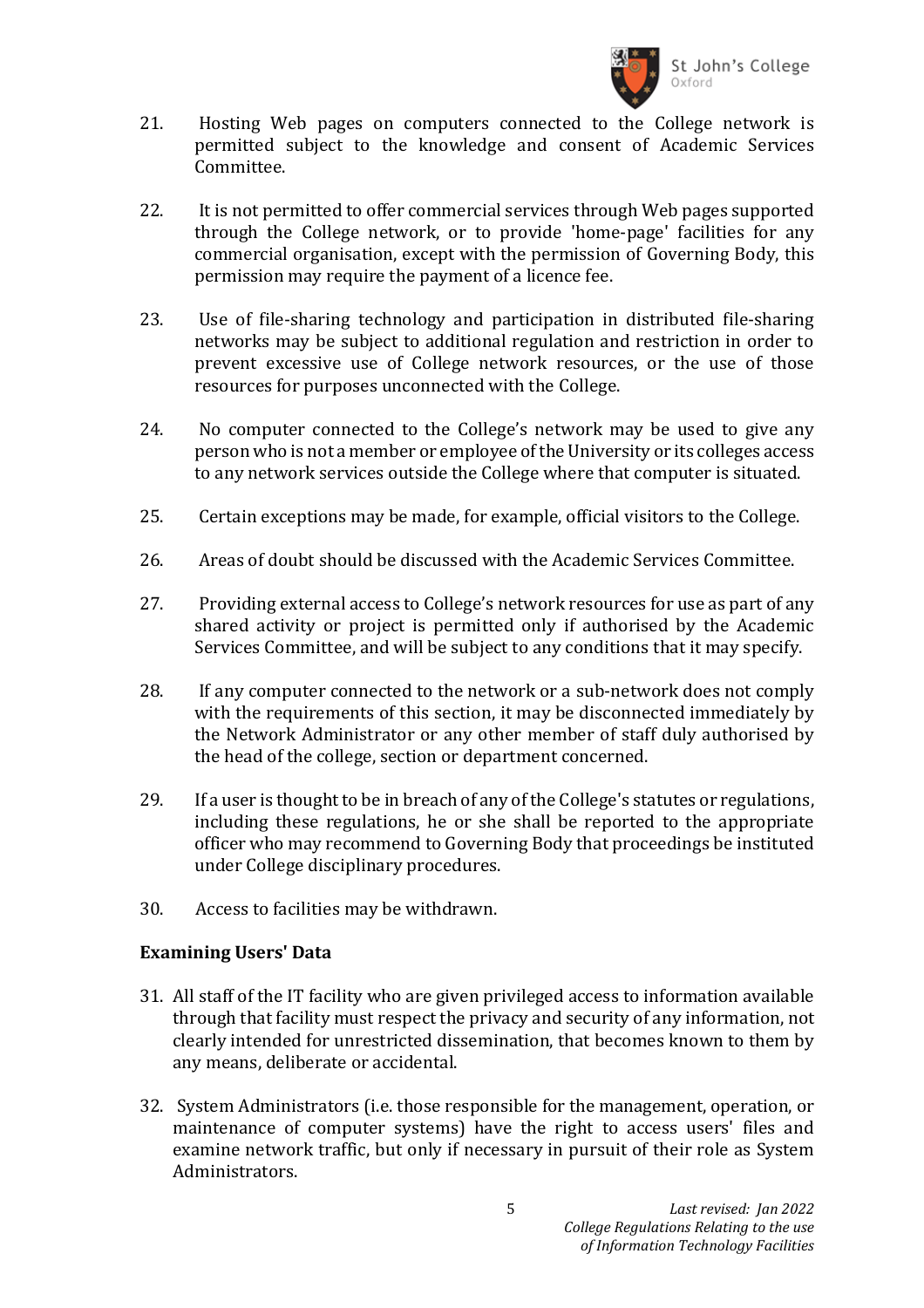

- 33. They must endeavour to avoid specifically examining the contents of users' files without proper authorisation.
- 34. If it is necessary for a System Administrator to inspect the contents of a user's files, the procedure set out in paragraphs (*2b*)-(*2e*) below must be followed.
- 35. Normally, the user's permission should be sought.
- 36. Should such access be necessary without seeking the user's permission, it should, wherever possible, be approved by an appropriate authority prior to inspection.
- 37. If it has not been possible to obtain prior permission, any access should be reported to the user or to an appropriate authority as soon as possible.
- 38. For the purposes of these regulations 'appropriate authority' is defined as Governing Body.

| Date of GB<br>approval | <b>Brief summary of changes</b> | <b>Confirmation that linked</b><br>documents have updated | College policy<br>register |
|------------------------|---------------------------------|-----------------------------------------------------------|----------------------------|
|                        |                                 | if necessary                                              | updated                    |
| <b>June 2016</b>       | Generation of regulations       | Confirmed                                                 | Yes (Sandra                |
|                        |                                 |                                                           | Campbell)                  |
| March                  | Policy reviewed by              | Confirmed                                                 | Yes (Sandra                |
| 2017                   | Committee                       |                                                           | Campbell)                  |
|                        | Wording changed:                | Confirmed                                                 | Yes (Sandra                |
|                        | (Paragraph 4a) the              |                                                           | Campbell)                  |
|                        | College provides                |                                                           |                            |
|                        | computer facilities and         |                                                           |                            |
|                        | access to its computer          |                                                           |                            |
|                        | networks only for               |                                                           |                            |
|                        | purposes directly               |                                                           |                            |
|                        | connected with the work         |                                                           |                            |
|                        | of the University and the       |                                                           |                            |
|                        | colleges and with the           |                                                           |                            |
|                        | normal academic                 |                                                           |                            |
|                        | activities of their             |                                                           |                            |
|                        | members.                        |                                                           |                            |
|                        | Wording replaced with           |                                                           |                            |
|                        | the following to be in line     |                                                           |                            |
|                        | with the University             |                                                           |                            |
|                        | Policy: Users are not           |                                                           |                            |
|                        | permitted to use College        |                                                           |                            |
|                        | IT or network facilities        |                                                           |                            |
|                        | for any of the following:       |                                                           |                            |
|                        | activities not directly         |                                                           |                            |
|                        | connected with                  |                                                           |                            |

## **REGULATION HISTORY**